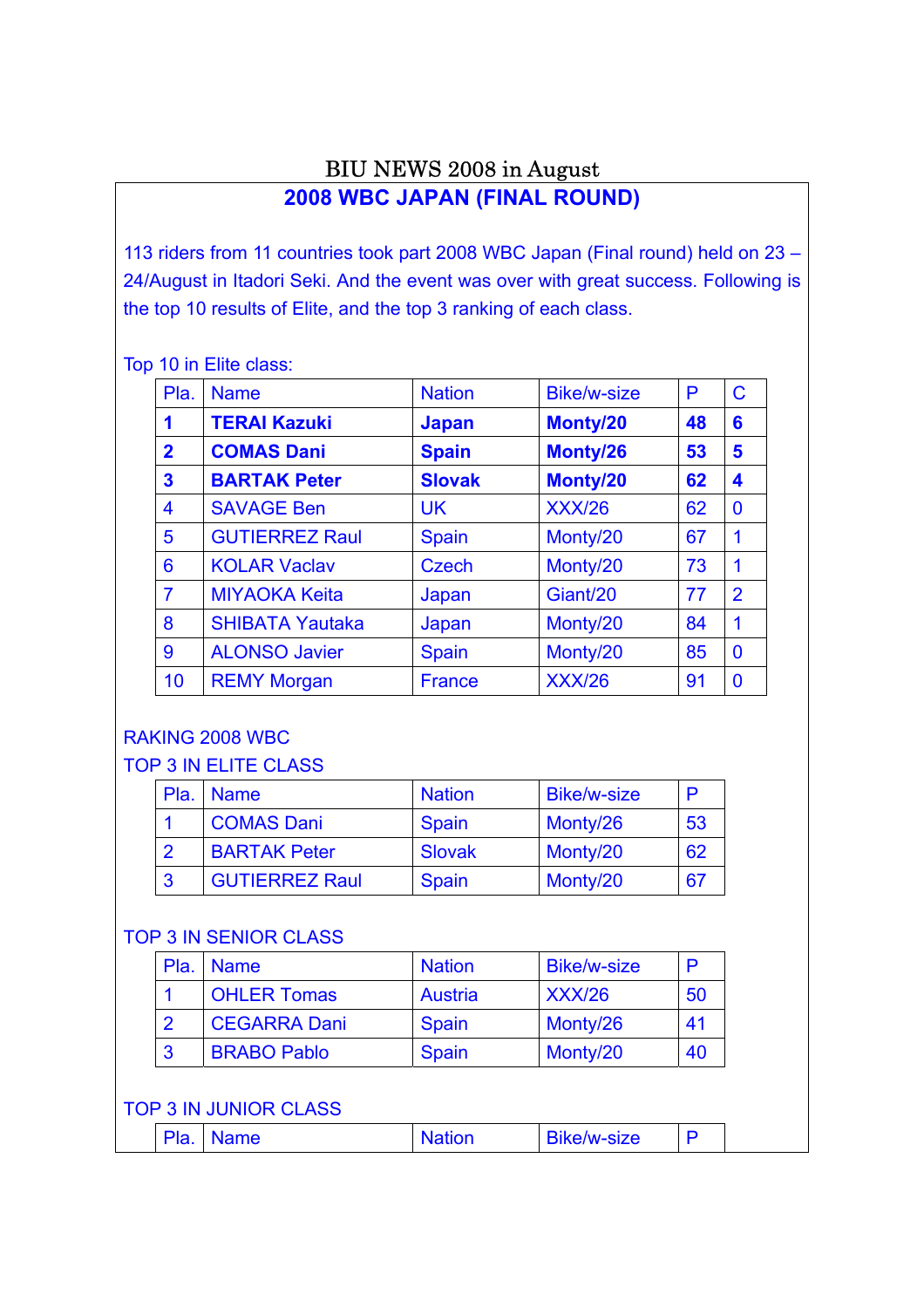|  | <b>HERKA David</b>     | Czech  | <b>XXX/20</b> | 57 |  |
|--|------------------------|--------|---------------|----|--|
|  | <b>GRENCNER Samuel</b> | Slovak | <b>XXX/26</b> | 40 |  |
|  | <b>PINOS Mihal</b>     | Czech  | <b>XXX/26</b> | 28 |  |

### TOP 3 IN FEMINA CLASS

|           | Pla. Name                | <b>Nation</b> | <b>Bike/w-size</b> | D  |
|-----------|--------------------------|---------------|--------------------|----|
|           | <b>ABANT Gemma</b>       | <b>Spain</b>  | Monty/20           | 55 |
|           | <b>ABANT Mireia</b>      | <b>Spain</b>  | Monty/20           | 54 |
| $\vert 3$ | <b>JANICKOVA Tatiana</b> | <b>Slovak</b> | Monty/20           | 47 |

#### TOP 3 IN MINIME CLASS

| Pla.      | <b>Name</b>        | <b>Nation</b> | <b>Bike/w-size</b> | D  |
|-----------|--------------------|---------------|--------------------|----|
|           | <b>PRAT Marc</b>   | <b>Spain</b>  | Monty/20           | 57 |
| <u>ာ</u>  | <b>MUSIL Jan</b>   | Czech         | Monty/20           | 47 |
| $\cdot$ 3 | <b>KALUS Tomas</b> | <b>Slovak</b> | Monty/20           | 34 |

#### TOP 3 IN BENJAMIN CLASS

|    | Pla. Name               | <b>Nation</b> | <b>Bike/w-size</b> | D  |
|----|-------------------------|---------------|--------------------|----|
|    | <b>KOLARIK Miroslav</b> | <b>Slovak</b> | Monty/20           | 50 |
|    | <b>SENK Ondrej</b>      | Czech         | Monty/20           | 35 |
| -3 | <b>CARTHY Jack</b>      | UK            | <b>XXX/20</b>      | 34 |

### TOP 3 IN POUSSIN CLASS

| Pla. | <b>Name</b>           | <b>Nation</b> | <b>Bike/w-size</b> | P  |
|------|-----------------------|---------------|--------------------|----|
|      | <b>TSUCHIYA Ryoga</b> | Japan         | Monty/20           | 57 |
|      | <b>UJIKAWA Yuga</b>   | <b>Slovak</b> | Monty/20           | 54 |
| 3    | <b>GRILLON Louis</b>  | France        | <b>XXX/20</b>      | 45 |

# TOP 3 IN NATION CLASS

|                | Pla. Name     | n |
|----------------|---------------|---|
|                | <b>SPAIN</b>  |   |
| ာ              | <b>CZECK</b>  |   |
| $\overline{3}$ | <b>SLOVAK</b> |   |

TOP 3 IN CONSTRUCTORS CLASS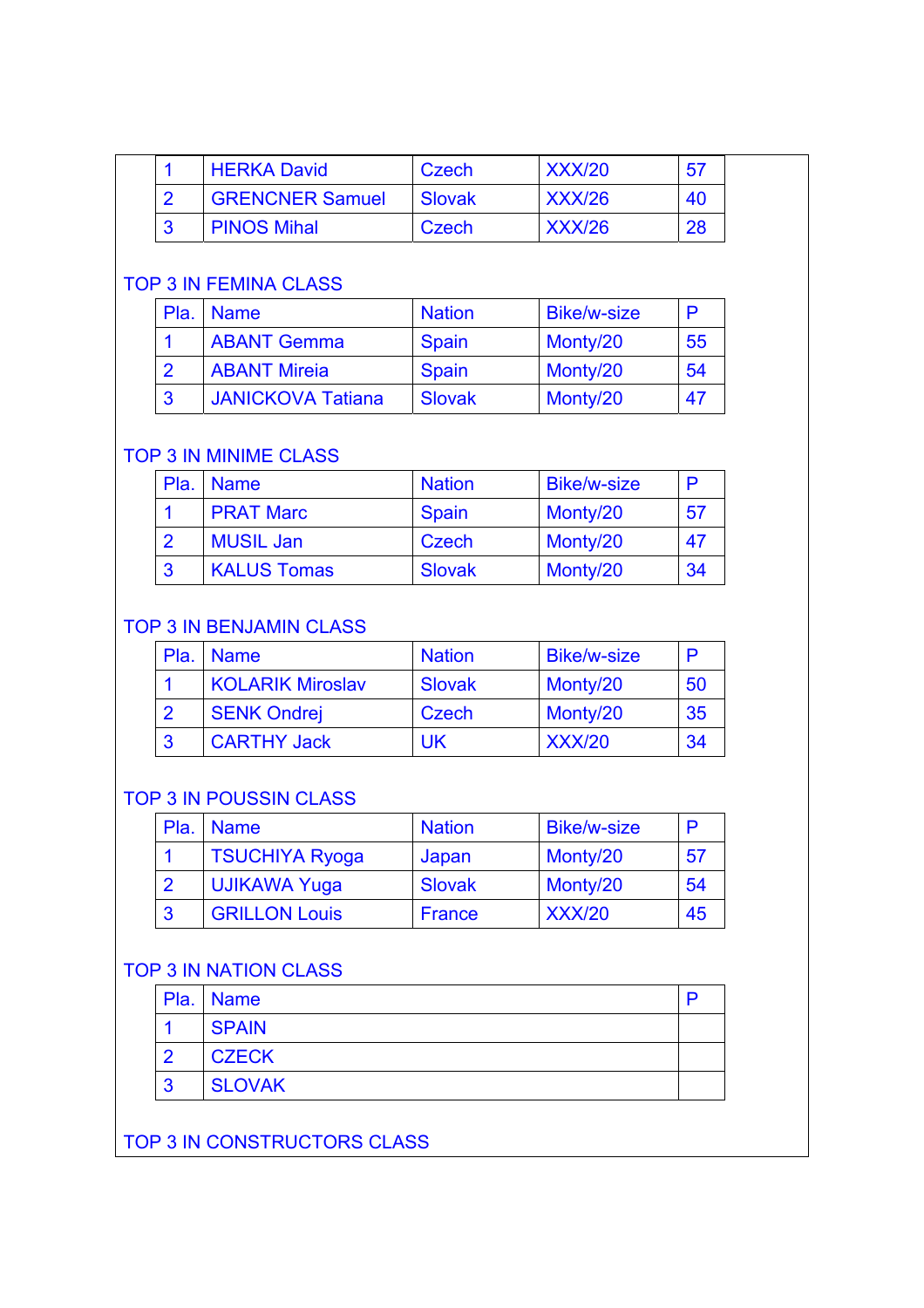| Pla | <b>Name</b>  | D              |
|-----|--------------|----------------|
|     | <b>MONTY</b> | 60             |
| റ   | <b>GIANT</b> | 5 <sup>′</sup> |
|     |              |                |

News Dated 25/08/2008

**TRIALWORX WAS OVER WITH GREAT SUCCESS** 



A US rider Jeff Lenosky in section 1

The event was held in Whistler Vancouver Canada on 15 and 16 August. In total more than 120 riders took part the event. Some of them came from the USA including National US Champion Brian YEZIERSKI in Elite class. Steve BAIA got an unlucky day as his front wheel was broken in a section suddenly and had to stop for the repair for a long time. And the later he had a flat tire… The results of Elite as follows.

| Pla.           | <b>Name</b>              | <b>Nation</b> | <b>Bike/w-size</b> | P              | C            |
|----------------|--------------------------|---------------|--------------------|----------------|--------------|
|                | <b>WEBSTER John</b>      | Canada        | 26                 | $\overline{7}$ | 8            |
| $\overline{2}$ | <b>ANDERSON Jeff</b>     | Canada        | 26                 | 19             | 5            |
| $\overline{2}$ | <b>HERR Dave</b>         | Canada        | 26                 | 19             | 5            |
| 4              | <b>YEZIERSKI Brian</b>   | <b>USA</b>    | 20                 | 30             | 6            |
| 5              | <b>BAIA Steve</b>        | Canada        | 20                 | 36             | $\mathbf{3}$ |
| 6              | <b>LEITHWOOD Ryan</b>    |               |                    | 51             |              |
| 7              | <b>MCMAHEN Joe</b>       |               |                    | 53             | $\bf{0}$     |
| 8              | <b>TOLLERUD Jonathan</b> |               |                    | 60             | $\Omega$     |

You can get the results by going to the webpage: www.baiabros.com

News Dated 20/08/2008

# **NEW E-MAIL ADDRESS**

We got new e-mail address of Mr. Javier Zapata (delegate of Colombia) as follows.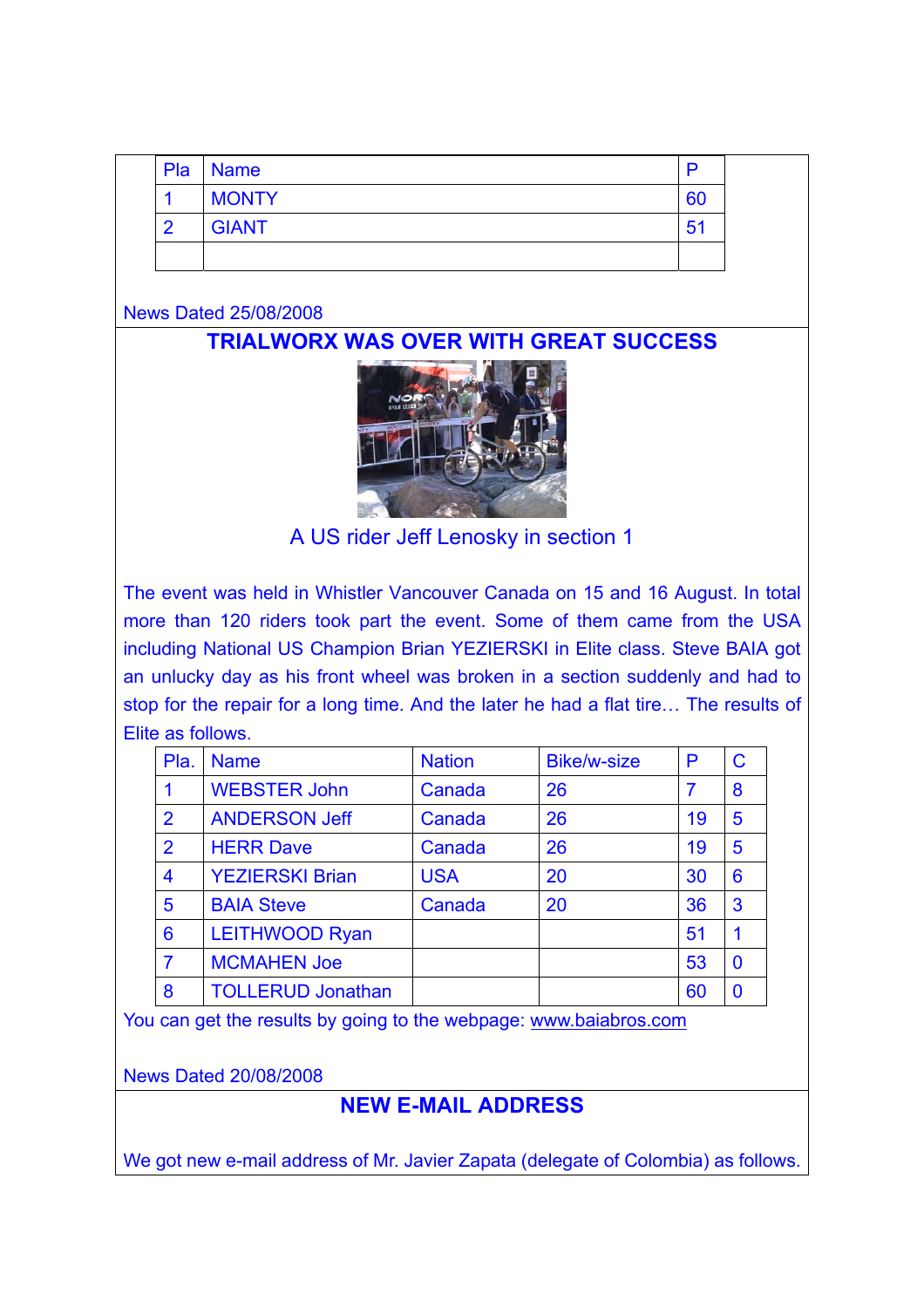JAVIER HUMBERTO ZAPATA CUARTAS www.zapatabikes.com Teléfono: 2611564 Celular: 315 5067246 E-mail: **info@zapatabikes.com** Medellín-Colombia

#### News Dated 11/08/2008

# **MISTAKES IN THE RESULTS**

Some mistakes were found in the results of BIU 2008 WBC ROUND 2 IN FRANCE. The third place in the Junior Merger Marius is disqualified from the competition because of his birth year. He was born in 1993 and he belongs to Minime, but the Juries of the event have accepted him to take part Junior with special condition as follows:

- 1. Accept the rider to take part the competition
- 2. The rider is disqualified from the WBC.
- 3. Give just the trophy in the case he got on the podium.

We found that his name is in the results as the third place in Junior. The BIU asked already to the French delegate to change the results of Junior, Nation, scratch that issued in La Tour De Scay, and the new results will be approved in the first jury meeting of The final round in Japan.

There were 2 mistakes in the entry list of French team as follows. We found these problem a day before Spanish round:

| <b>SENIOR</b> (must be Junior) | BOUSQUET   Alexandre   FRANCE   1990   64087980 |               |  |                             |
|--------------------------------|-------------------------------------------------|---------------|--|-----------------------------|
| <b>JUNIOR</b> (must be Minime) | <b>MERGER</b>                                   | <b>Marius</b> |  | <b>FRANCE 1993 54130509</b> |

We will request to all delegates to check the entry list carefully for the next time before sending it to the BIU. And we better stop accepting exception like that. It will be a cause of mistake this time.

News Dated 11/08/2008

**BIU 2008 CHINA PING TANG WORLD BIKETRIAL CUP**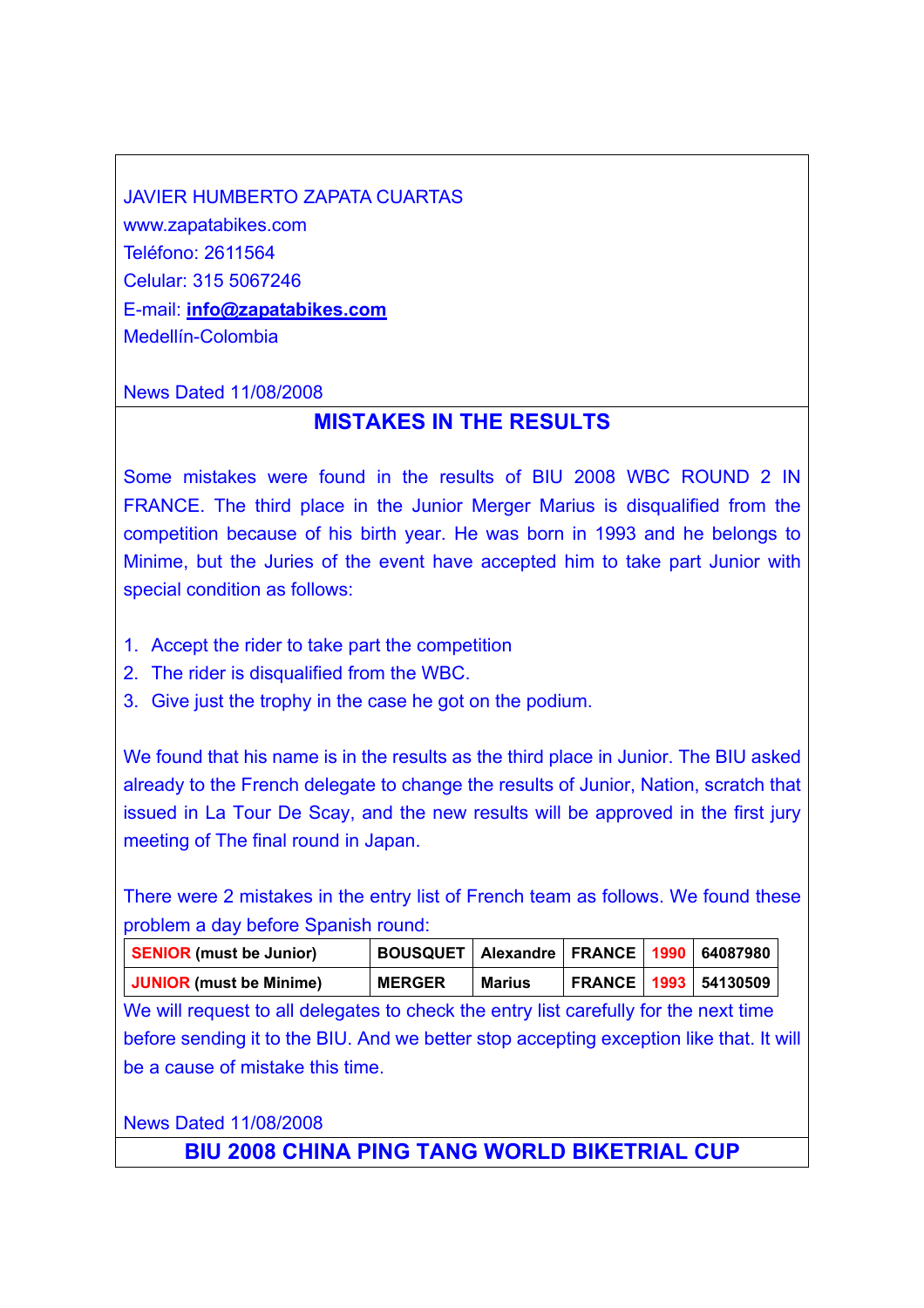The event will be held on 21/September as the second international Biketrial event in China. Participants will be, about 30 top Chinese riders VS BIU International riders (max 5 riders will be selected from the results of WBMC or BIU Elite ranking 2007). More information on the web page as follows.

http://www.xbreaker.com/zhuanti/2008pingtang/index.htm

News Dated 08/08/2008

# **BIU 2008 WBC ROUND 2 IN FRANCE**

The event was organized on 02-03 August in La Tour De Scay in France. 143 riders from 12 countries took part the event. Following is the top 10 results of Elite.

Top 10 in Elite class:

| Pla.           | <b>Name</b>              | <b>Nation</b> | <b>Bike/w-size</b> | P   | $\mathbf C$     |
|----------------|--------------------------|---------------|--------------------|-----|-----------------|
| 1              | <b>COMAS Dani</b>        | <b>Spain</b>  | Monty/26           | 34  | 18              |
| $\overline{2}$ | <b>BARTAK Peter</b>      | <b>Slovak</b> | Monty/20           | 68  | $\overline{4}$  |
| 3              | <b>GUTIERREZ Raul</b>    | <b>Spain</b>  | Monty/20           | 76  | $\bf{0}$        |
| 4              | <b>ALONSO Javier</b>     | <b>Spain</b>  | Monty/20           | 79  | $\overline{4}$  |
| 5              | <b>REMY Morgan</b>       | <b>France</b> | <b>XXX/26</b>      | 88  | $\overline{2}$  |
| 6              | <b>KOLAR Vaclav</b>      | <b>Czech</b>  | Monty/20           | 89  | $6\phantom{1}6$ |
| $\overline{7}$ | <b>MUZIGA Peter</b>      | <b>Slovak</b> | Monty/20           | 111 | 1               |
| 8              | <b>GARCIA Juan Pedro</b> | <b>Spain</b>  | Monty/26           | 118 | $\bf{0}$        |
| 9              | <b>PROCHAZKA Adam</b>    | <b>Czech</b>  | Monty/26           | 127 | $\mathbf 0$     |
| 10             | <b>SIDLIK Jan</b>        | <b>Slivak</b> | Monty/20           | 131 | $\bf{0}$        |

#### News Dated 07/08/2008

# **BIU 2008 WBC ROUND 1 IN SPAIN**

The event was organized on 26–27 July in Burgos in Spain. 110 riders from 11 countries took part the event and Monty and Giant made entry for constructor for this year. Following is the top 10 results of Elite.

Top 10 in Elite class:

| <b>DI-</b><br>-Pia. |
|---------------------|
|---------------------|